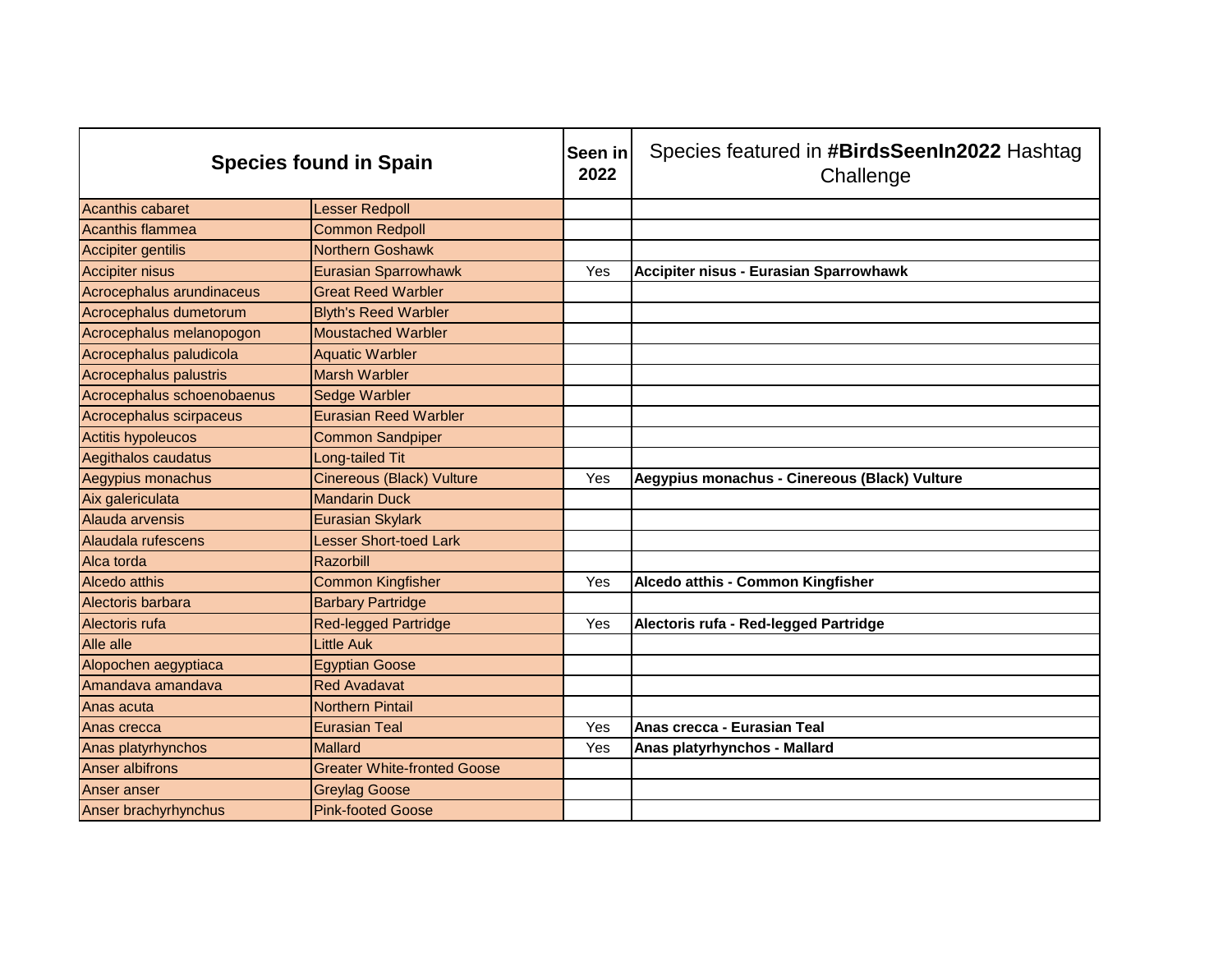| Anser caerulescens        | <b>Snow Goose</b>                 |     |                                           |
|---------------------------|-----------------------------------|-----|-------------------------------------------|
| Anser erythropus          | <b>Lesser White-fronted Goose</b> |     |                                           |
| <b>Anser fabalis</b>      | Taiga Bean Goose                  |     |                                           |
| <b>Anser serrirostris</b> | <b>Tundra Bean Goose</b>          |     |                                           |
| Anthropoides virgo        | <b>Demoiselle Crane</b>           |     |                                           |
| Anthus berthelotii        | <b>Berthelot's Pipit</b>          |     |                                           |
| Anthus campestris         | <b>Tawny Pipit</b>                |     |                                           |
| Anthus cervinus           | <b>Red-throated Pipit</b>         |     |                                           |
| Anthus petrosus           | <b>European Rock Pipit</b>        |     |                                           |
| Anthus pratensis          | <b>Meadow Pipit</b>               |     |                                           |
| Anthus richardi           | <b>Richard's Pipit</b>            |     |                                           |
| Anthus spinoletta         | <b>Water Pipit</b>                | Yes | Anthus spinoletta - Water Pipit           |
| <b>Anthus trivialis</b>   | <b>Tree Pipit</b>                 |     |                                           |
| <b>Apus affinis</b>       | <b>Little Swift</b>               |     |                                           |
| Apus apus                 | <b>Common Swift</b>               | Yes | <b>Apus apus - Common Swift</b>           |
| Apus caffer               | <b>White-rumped Swift</b>         |     |                                           |
| Apus melba                | <b>Alpine Swift</b>               |     |                                           |
| Apus pallidus             | <b>Pallid Swift</b>               |     |                                           |
| Aquila adalberti          | <b>Spanish Imperial Eagle</b>     | Yes | Aquila adalberti - Spanish Imperial Eagle |
| Aquila chrysaetos         | <b>Golden Eagle</b>               | Yes | Aquila chrysaetos - Golden Eagle          |
| Aquila fasciata           | <b>Bonelli's Eagle</b>            | Yes | Aquila fasciata - Bonelli's Eagle         |
| Ardea alba                | <b>Great Egret</b>                | Yes | Ardea alba - Great Egret                  |
| Ardea cinerea             | <b>Grey Heron</b>                 | Yes | Ardea cinerea - Grey Heron                |
| Ardea purpurea            | <b>Purple Heron</b>               | Yes | Ardea purpurea - Purple Heron             |
| Ardenna gravis            | <b>Great Shearwater</b>           |     |                                           |
| Ardenna grisea            | <b>Sooty Shearwater</b>           |     |                                           |
| Ardeola ralloides         | <b>Squacco Heron</b>              | Yes | Ardeola ralloides - Squacco Heron         |
| Arenaria interpres        | <b>Ruddy Turnstone</b>            | Yes | Arenaria interpres - Ruddy Turnstone      |
| Asio flammeus             | Short-eared Owl                   |     |                                           |
| Asio otus                 | Long-eared Owl                    |     |                                           |
| Athene noctua             | <b>Little Owl</b>                 |     |                                           |
| Aythya ferina             | <b>Common Pochard</b>             | Yes | Aythya ferina - Common Pochard            |
| Aythya fuligula           | <b>Tufted Duck</b>                |     |                                           |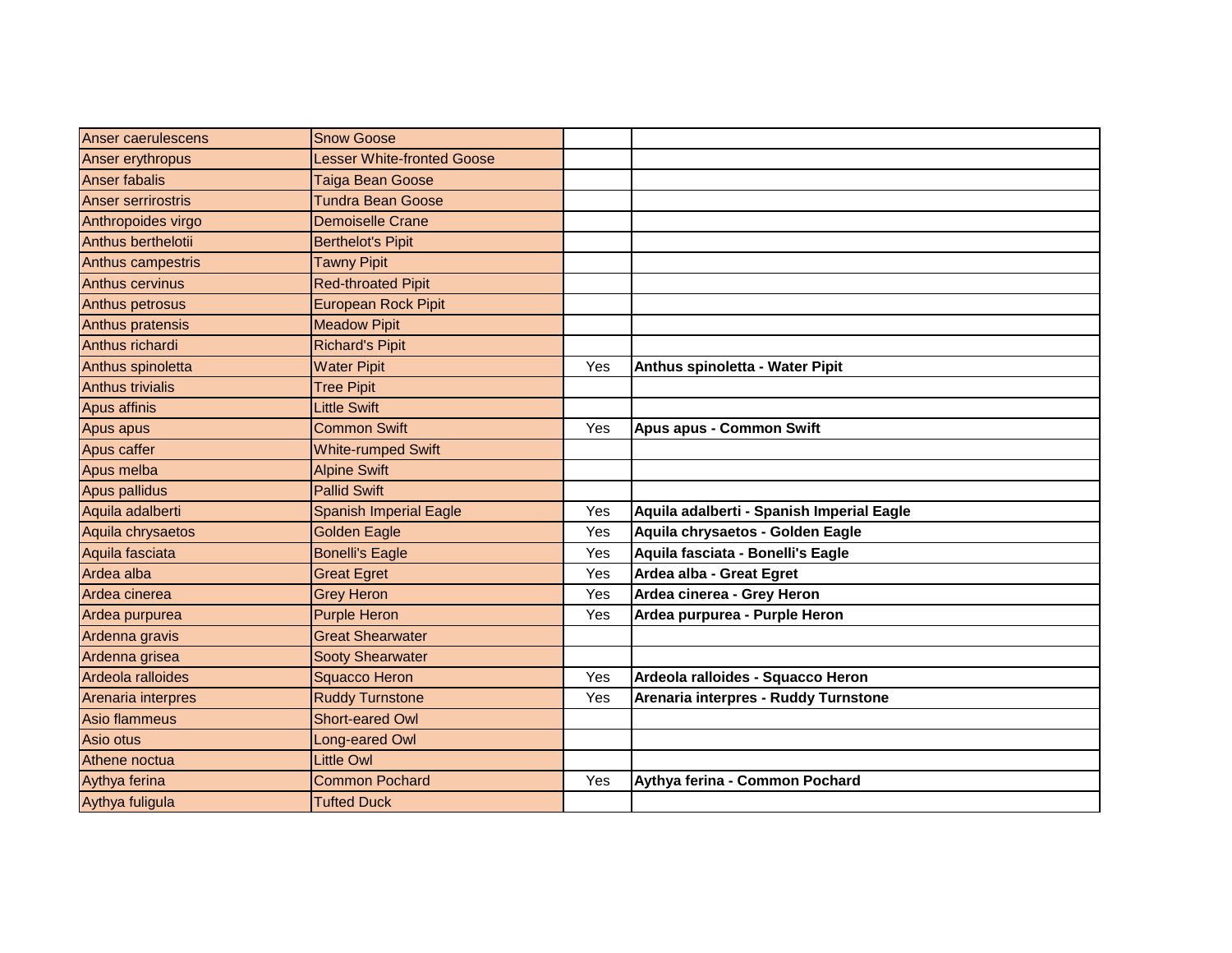| Aythya marila                | <b>Greater Scaup</b>              |     |                                                    |
|------------------------------|-----------------------------------|-----|----------------------------------------------------|
| Aythya nyroca                | <b>Ferruginous Duck</b>           | Yes | Aythya nyroca - Ferruginous Duck                   |
| <b>Botaurus stellaris</b>    | Eurasian Bittern                  |     |                                                    |
| <b>Branta bernicla</b>       | <b>Brant (Brent) Goose</b>        |     |                                                    |
| <b>Branta canadensis</b>     | <b>Canada Goose</b>               |     |                                                    |
| <b>Branta leucopsis</b>      | <b>Barnacle Goose</b>             |     |                                                    |
| <b>Branta ruficollis</b>     | <b>Red-breasted Goose</b>         |     |                                                    |
| <b>Bubo bubo</b>             | Eurasian Eagle-Owl                |     |                                                    |
| <b>Bubulcus ibis</b>         | <b>Western Cattle Egret</b>       | Yes | <b>Bubulcus ibis - Western Cattle Egret</b>        |
| <b>Bucanetes githagineus</b> | <b>Trumpeter Finch</b>            |     |                                                    |
| Bucephala clangula           | <b>Common Goldeneye</b>           |     |                                                    |
| <b>Burhinus oedicnemus</b>   | <b>Eurasian Stone-curlew</b>      | Yes | <b>Burhinus oedicnemus - Eurasian Stone-curlew</b> |
| <b>Buteo buteo</b>           | <b>Common Buzzard</b>             | Yes | <b>Buteo buteo - Common Buzzard</b>                |
| <b>Buteo lagopus</b>         | Rough-legged Buzzard              |     |                                                    |
| <b>Buteo rufinus</b>         | <b>Long-legged Buzzard</b>        |     |                                                    |
| Cairina moschata             | <b>Muscovy Duck</b>               |     |                                                    |
| Calandrella brachydactyla    | <b>Greater Short-toed Lark</b>    |     |                                                    |
| <b>Calcarius Iapponicus</b>  | <b>Lapland Longspur (Bunting)</b> |     |                                                    |
| Calidris alba                | Sanderling                        | Yes | Calidris alba - Sanderling                         |
| Calidris alpina              | <b>Dunlin</b>                     | Yes | Calidris alpina - Dunlin                           |
| <b>Calidris canutus</b>      | <b>Red Knot</b>                   |     |                                                    |
| <b>Calidris falcinellus</b>  | <b>Broad-billed Sandpiper</b>     |     |                                                    |
| Calidris ferruginea          | <b>Curlew Sandpiper</b>           |     |                                                    |
| Calidris maritima            | <b>Purple Sandpiper</b>           |     |                                                    |
| <b>Calidris melanotos</b>    | <b>Pectoral Sandpiper</b>         |     |                                                    |
| <b>Calidris minuta</b>       | <b>Little Stint</b>               | Yes | <b>Calidris minuta - Little Stint</b>              |
| Calidris pugnax              | <b>Ruff</b>                       | Yes | <b>Calidris pugnax - Ruff</b>                      |
| Calidris temminckii          | <b>Temminck's Stint</b>           |     |                                                    |
| Calonectris diomedea         | Cory's Shearwater                 |     |                                                    |
| Caprimulgus europaeus        | European Nightjar                 |     |                                                    |
| Caprimulgus ruficollis       | Red-necked Nightjar               |     |                                                    |
| Carduelis carduelis          | European Goldfinch                | Yes | Carduelis carduelis - European Goldfinch           |
| Carduelis citrinella         | <b>Citril Finch</b>               |     |                                                    |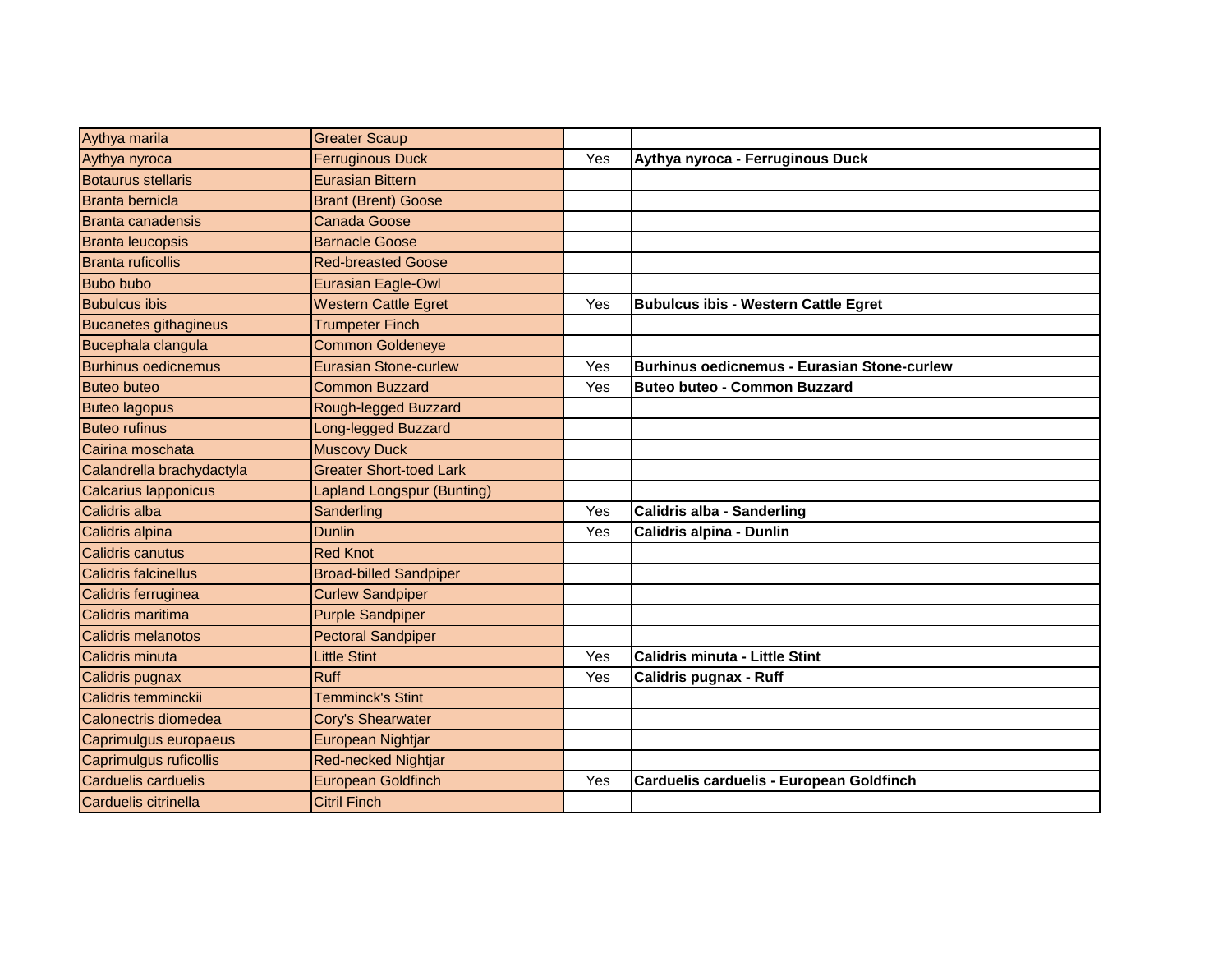| Carpodacus erythrinus          | <b>Common Rosefinch</b>          |     |                                                    |
|--------------------------------|----------------------------------|-----|----------------------------------------------------|
| Cecropis daurica               | <b>Red-rumped Swallow</b>        |     |                                                    |
| Cepphus grylle                 | <b>Black Guillemot</b>           |     |                                                    |
| Cercotrichas galactotes        | <b>Rufous-tailed Scrub Robin</b> |     |                                                    |
| Certhia brachydactyla          | <b>Short-toed Treecreeper</b>    | Yes | Certhia brachydactyla - Short-toed Treecreeper     |
| Certhia familiaris             | <b>Eurasian Treecreeper</b>      |     |                                                    |
| Cettia cetti                   | <b>Cetti's Warbler</b>           | Yes | Cettia cetti - Cetti's Warbler                     |
| <b>Charadrius alexandrinus</b> | <b>Kentish Plover</b>            | Yes | <b>Charadrius alexandrinus - Kentish Plover</b>    |
| <b>Charadrius dubius</b>       | Little Ringed Plover             | Yes | <b>Charadrius dubius - Little Ringed Plover</b>    |
| Charadrius hiaticula           | <b>Common Ringed Plover</b>      | Yes | <b>Charadrius hiaticula - Common Ringed Plover</b> |
| Charadrius leschenaultii       | <b>Greater Sand Plover</b>       |     |                                                    |
| <b>Charadrius mongolus</b>     | Lesser Sand Plover               |     |                                                    |
| <b>Charadrius morinellus</b>   | <b>Eurasian Dotterel</b>         |     |                                                    |
| Charadrius vociferus           | Killdeer                         |     |                                                    |
| Chersophilus duponti           | <b>Dupont's Lark</b>             |     |                                                    |
| Chlidonias hybrida             | <b>Whiskered Tern</b>            | Yes | Chlidonias hybrida - Whiskered Tern                |
| Chlidonias leucopterus         | <b>White-winged Tern</b>         |     |                                                    |
| Chlidonias niger               | <b>Black Tern</b>                |     |                                                    |
| <b>Chloris chloris</b>         | <b>European Greenfinch</b>       | Yes | <b>Chloris chloris - European Greenfinch</b>       |
| Chroicocephalus genei          | <b>Slender-billed Gull</b>       |     |                                                    |
| Chroicocephalus ridibundus     | <b>Black-headed Gull</b>         | Yes | Chroicocephalus ridibundus - Black-headed Gull     |
| Ciconia ciconia                | <b>White Stork</b>               | Yes | Ciconia ciconia - White Stork                      |
| Ciconia nigra                  | <b>Black Stork</b>               |     |                                                    |
| <b>Cinclus cinclus</b>         | <b>White-throated Dipper</b>     |     |                                                    |
| Circaetus gallicus             | <b>Short-toed Snake Eagle</b>    |     |                                                    |
| Circus aeruginosus             | <b>Western Marsh Harrier</b>     | Yes | Circus aeruginosus - Western Marsh Harrier         |
| <b>Circus cyaneus</b>          | <b>Hen Harrier</b>               |     |                                                    |
| Circus macrourus               | <b>Pallid Harrier</b>            |     |                                                    |
| Circus pygargus                | Montagu's Harrier                |     |                                                    |
| Cisticola juncidis             | <b>Zitting Cisticola</b>         |     |                                                    |
| Clamator glandarius            | <b>Great Spotted Cuckoo</b>      | Yes | <b>Clamator glandarius - Great Spotted Cuckoo</b>  |
| Clanga clanga                  | <b>Greater Spotted Eagle</b>     |     |                                                    |
| Clangula hyemalis              | <b>Long-tailed Duck</b>          |     |                                                    |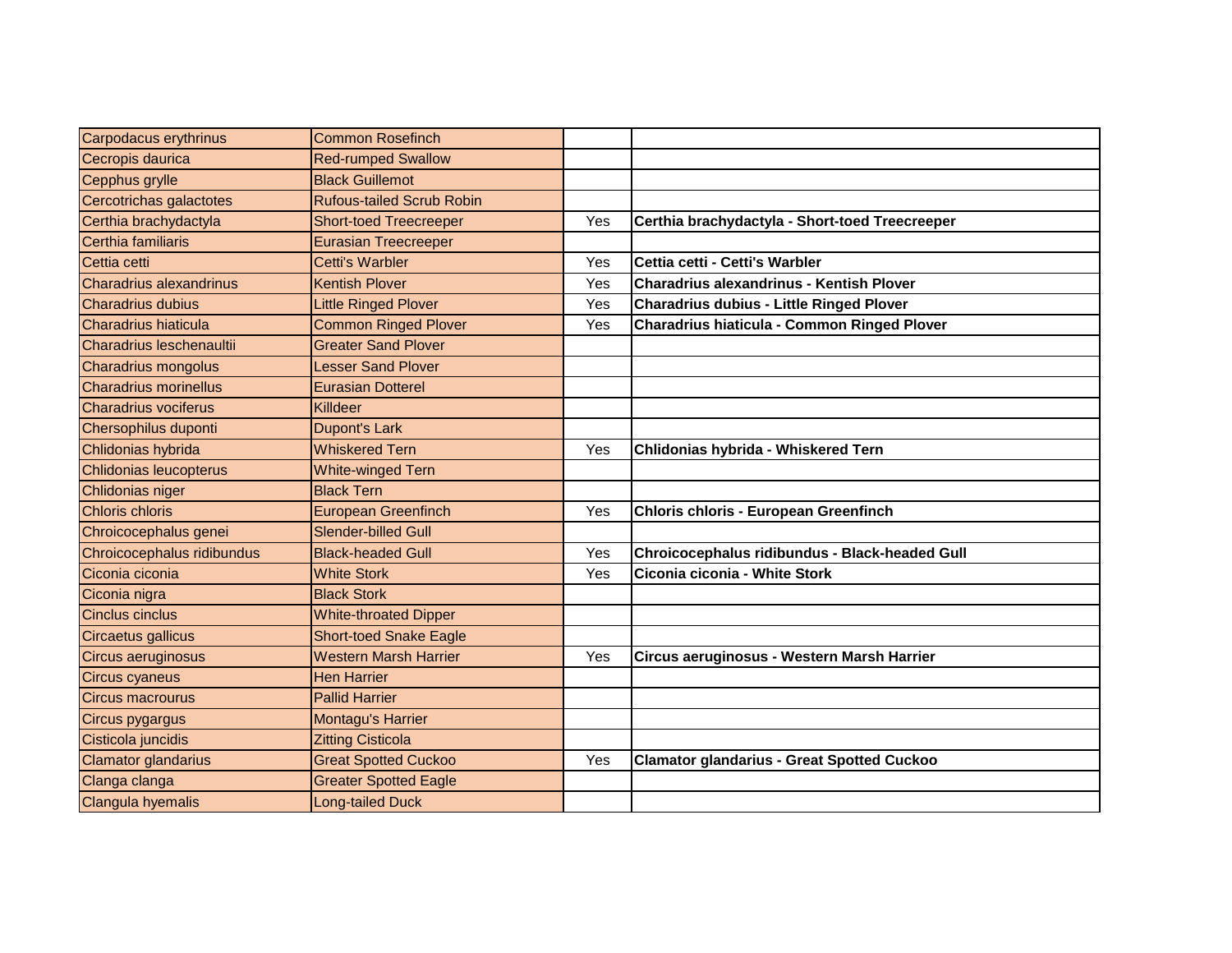| Coccothraustes coccothraustes | <b>Hawfinch</b>                  | Yes | Coccothraustes coccothraustes - Hawfinch       |
|-------------------------------|----------------------------------|-----|------------------------------------------------|
| Coloeus monedula              | <b>Western Jackdaw</b>           | Yes | Coloeus monedula - Western Jackdaw             |
| Columba livia                 | <b>Rock Dove</b>                 |     |                                                |
| Columba oenas                 | <b>Stock Dove</b>                | Yes | <b>Columba oenas - Stock Dove</b>              |
| Columba palumbus              | <b>Common Wood Pigeon</b>        | Yes | Columba palumbus - Common Wood Pigeon          |
| Coracias garrulus             | <b>European Roller</b>           | Yes | Coracias garrulus - European Roller            |
| <b>Corvus corax</b>           | <b>Northern Raven</b>            | Yes | <b>Corvus corax - Northern Raven</b>           |
| Corvus cornix                 | <b>Hooded Crow</b>               |     |                                                |
| Corvus corone                 | <b>Carrion Crow</b>              |     |                                                |
| <b>Corvus frugilegus</b>      | <b>Rook</b>                      |     |                                                |
| Coturnix coturnix             | <b>Common Quail</b>              |     |                                                |
| <b>Crex crex</b>              | <b>Corn Crake</b>                |     |                                                |
| Cuculus canorus               | <b>Common Cuckoo</b>             | Yes | <b>Cuculus canorus - Common Cuckoo</b>         |
| Curruca balearica             | <b>Balearic Warbler</b>          |     |                                                |
| Curruca cantillans            | <b>Eastern Subalpine Warbler</b> | Yes | Curruca cantillans - Eastern Subalpine Warbler |
| Curruca communis              | <b>Common Whitethroat</b>        |     |                                                |
| Curruca conspicillata         | <b>Spectacled Warbler</b>        |     |                                                |
| Curruca curruca               | <b>Lesser Whitethroat</b>        |     |                                                |
| Curruca deserticola           | <b>Tristram's Warbler</b>        |     |                                                |
| Curruca hortensis             | <b>Western Orphean Warbler</b>   |     |                                                |
| Curruca iberiae               | <b>Western Subalpine Warbler</b> | Yes | Curruca iberiae - Western Subalpine Warbler    |
| Curruca melanocephala         | Sardinian Warbler                | Yes | Curruca melanocephala - Sardinian Warbler      |
| Curruca nisoria               | <b>Barred Warbler</b>            |     |                                                |
| Curruca ruppeli               | Rüppell's Warbler                |     |                                                |
| Curruca sarda                 | Marmora's Warbler                |     |                                                |
| Curruca subalpina             | <b>Moltoni's Warbler</b>         |     |                                                |
| Curruca undata                | <b>Dartford Warbler</b>          |     |                                                |
| <b>Cyanistes caeruleus</b>    | <b>Eurasian Blue Tit</b>         | Yes | Cyanistes caeruleus - Eurasian Blue Tit        |
| Cyanopica cooki               | <b>Iberian Magpie</b>            |     |                                                |
| Cygnus atratus                | <b>Black Swan</b>                | Yes | Cygnus atratus - Black Swan                    |
| Cygnus columbianus            | Tundra (Bewick's) Swan           |     |                                                |
| Cygnus cygnus                 | <b>Whooper Swan</b>              |     |                                                |
| Cygnus olor                   | <b>Mute Swan</b>                 |     |                                                |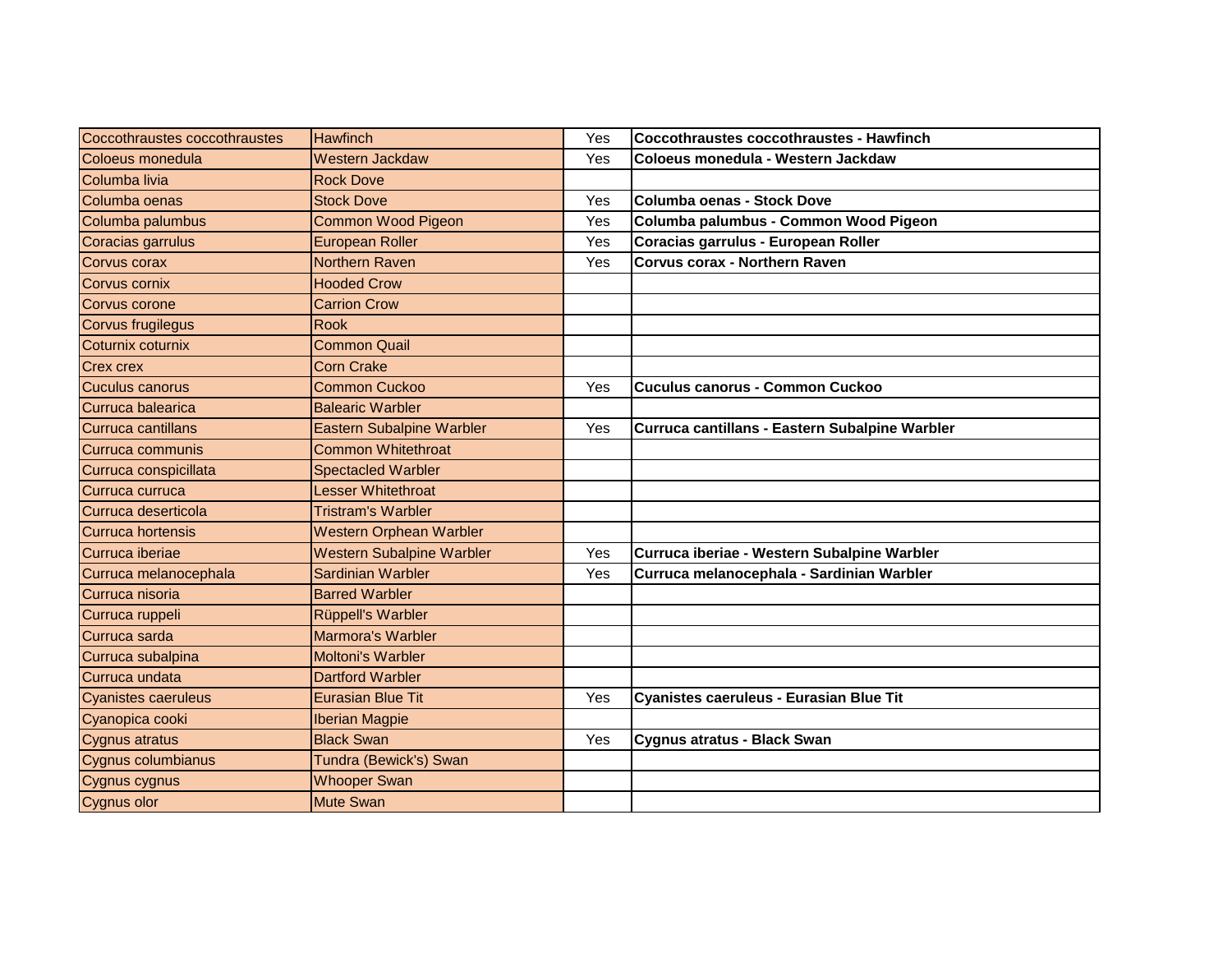| Delichon urbicum         | <b>Common House Martin</b>       |     |                                                 |
|--------------------------|----------------------------------|-----|-------------------------------------------------|
| Dendrocopos leucotos     | White-backed Woodpecker          |     |                                                 |
| Dendrocopos major        | <b>Great Spotted Woodpecker</b>  | Yes | Dendrocopos major - Great Spotted Woodpecker    |
| Dendrocoptes medius      | <b>Middle Spotted Woodpecker</b> | Yes | Dendrocoptes medius - Middle Spotted Woodpecker |
| <b>Dryobates minor</b>   | <b>Lesser Spotted Woodpecker</b> |     |                                                 |
| Dryocopus martius        | <b>Black Woodpecker</b>          | Yes | Dryocopus martius - Black Woodpecker            |
| Egretta garzetta         | <b>Little Egret</b>              | Yes | Egretta garzetta - Little Egret                 |
| <b>Elanus caeruleus</b>  | <b>Black-winged Kite</b>         |     |                                                 |
| Emberiza caesia          | <b>Cretzschmar's Bunting</b>     |     |                                                 |
| Emberiza calandra        | <b>Corn Bunting</b>              | Yes | Emberiza calandra - Corn Bunting                |
| Emberiza cia             | <b>Rock Bunting</b>              | Yes | <b>Emberiza cia - Rock Bunting</b>              |
| <b>Emberiza cirlus</b>   | <b>Cirl Bunting</b>              | Yes | <b>Emberiza cirlus - Cirl Bunting</b>           |
| Emberiza citrinella      | Yellowhammer                     | Yes | Emberiza citrinella - Yellowhammer              |
| Emberiza hortulana       | Ortolan Bunting                  |     |                                                 |
| Emberiza leucocephalos   | <b>Pine Bunting</b>              |     |                                                 |
| Emberiza melanocephala   | <b>Black-headed Bunting</b>      |     |                                                 |
| Emberiza sahari          | <b>House Bunting</b>             |     |                                                 |
| Emberiza schoeniclus     | <b>Common Reed Bunting</b>       |     |                                                 |
| Eremophila alpestris     | Horned (Shore) Lark              |     |                                                 |
| Erithacus rubecula       | <b>European Robin</b>            | Yes | Erithacus rubecula - European Robin             |
| Estrilda astrild         | <b>Common Waxbill</b>            |     |                                                 |
| Estrilda troglodytes     | <b>Black-rumped Waxbill</b>      |     |                                                 |
| <b>Falco biarmicus</b>   | <b>Lanner Falcon</b>             |     |                                                 |
| Falco cherrug            | <b>Saker Falcon</b>              |     |                                                 |
| Falco columbarius        | <b>Merlin</b>                    |     |                                                 |
| Falco eleonorae          | <b>Eleonora's Falcon</b>         |     |                                                 |
| Falco naumanni           | Lesser Kestrel                   | Yes | Falco naumanni - Lesser Kestrel                 |
| <b>Falco peregrinus</b>  | Peregrine Falcon                 |     |                                                 |
| <b>Falco subbuteo</b>    | <b>Eurasian Hobby</b>            |     |                                                 |
| <b>Falco tinnunculus</b> | <b>Common Kestrel</b>            | Yes | <b>Falco tinnunculus - Common Kestrel</b>       |
| <b>Falco vespertinus</b> | <b>Red-footed Falcon</b>         |     |                                                 |
| Ficedula albicollis      | <b>Collared Flycatcher</b>       |     |                                                 |
| Ficedula hypoleuca       | <b>European Pied Flycatcher</b>  | Yes | Ficedula hypoleuca - European Pied Flycatcher   |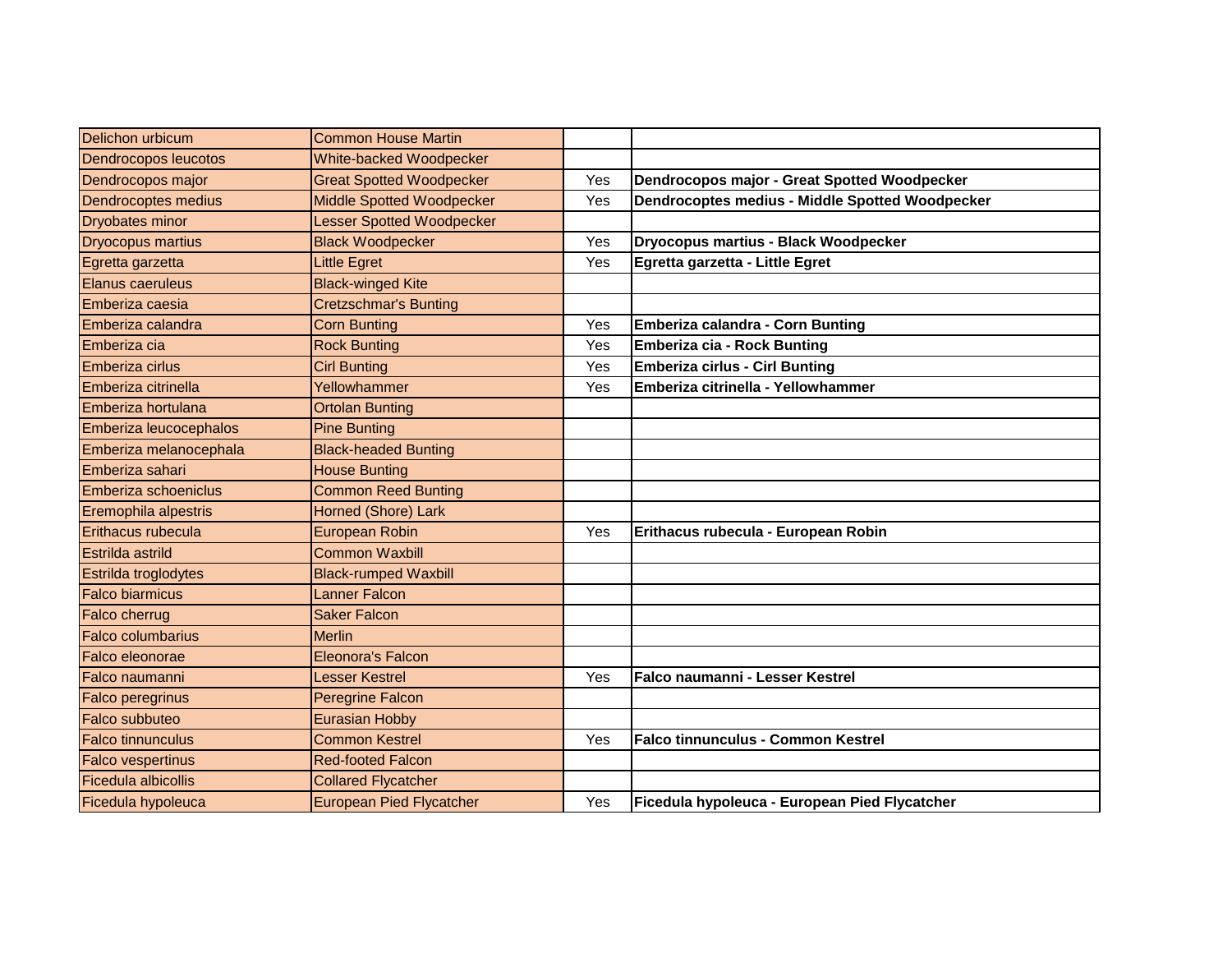| Ficedula parva            | <b>Red-breasted Flycatcher</b>     |     |                                                |
|---------------------------|------------------------------------|-----|------------------------------------------------|
| Ficedula semitorquata     | <b>Semicollared Flycatcher</b>     |     |                                                |
| Fratercula arctica        | <b>Atlantic Puffin</b>             |     |                                                |
| Fringilla coelebs         | <b>Common Chaffinch</b>            | Yes | Fringilla coelebs - Common Chaffinch           |
| Fringilla montifringilla  | <b>Brambling</b>                   | Yes | Fringilla montifringilla - Brambling           |
| <b>Fulica</b> atra        | <b>Eurasian Coot</b>               | Yes | Fulica atra - Eurasian Coot                    |
| <b>Fulica cristata</b>    | <b>Red-knobbed Coot</b>            | Yes | Fulica cristata - Red-knobbed Coot             |
| <b>Fulmarus glacialis</b> | <b>Northern Fulmar</b>             | Yes | <b>Fulmarus glacialis - Northern Fulmar</b>    |
| Galerida cristata         | <b>Crested Lark</b>                | Yes | Galerida cristata - Crested Lark               |
| Galerida theklae          | <b>Thekla's Lark</b>               | Yes | Galerida theklae - Thekla's Lark               |
| Gallinago gallinago       | <b>Common Snipe</b>                | Yes | Gallinago gallinago - Common Snipe             |
| Gallinago media           | <b>Great Snipe</b>                 |     |                                                |
| Gallinula chloropus       | <b>Common Moorhen</b>              | Yes | Gallinula chloropus - Common Moorhen           |
| Garrulus glandarius       | <b>Eurasian Jay</b>                | Yes | Garrulus glandarius - Eurasian Jay             |
| Gavia arctica             | <b>Black-throated Loon (Diver)</b> |     |                                                |
| Gavia immer               | Common Loon (Great Northern Diver) |     |                                                |
| Gavia stellata            | <b>Red-throated Loon (Diver)</b>   |     |                                                |
| Gelochelidon nilotica     | <b>Gull-billed Tern</b>            |     |                                                |
| Geronticus eremita        | <b>Northern Bald Ibis</b>          | Yes | Geronticus eremita - Northern Bald Ibis        |
| Glareola nordmanni        | <b>Black-winged Pratincole</b>     |     |                                                |
| Glareola pratincola       | <b>Collared Pratincole</b>         | Yes | Glareola pratincola - Collared Pratincole      |
| Glaucidium passerinum     | <b>Eurasian Pygmy Owl</b>          |     |                                                |
| Grus grus                 | <b>Common Crane</b>                | Yes | <b>Grus grus - Common Crane</b>                |
| Gulosus aristotelis       | <b>European Shag</b>               | Yes | Gulosus aristotelis - European Shag            |
| Gypaetus barbatus         | <b>Bearded Vulture</b>             |     |                                                |
| <b>Gyps fulvus</b>        | <b>Griffon Vulture</b>             | Yes | <b>Gyps fulvus - Griffon Vulture</b>           |
| Gyps rueppelli            | Rüppell's Vulture                  |     |                                                |
| Haematopus ostralegus     | <b>Eurasian Oystercatcher</b>      | Yes | Haematopus ostralegus - Eurasian Oystercatcher |
| Haliaeetus albicilla      | <b>White-tailed Eagle</b>          |     |                                                |
| Hieraaetus pennatus       | <b>Booted Eagle</b>                | Yes | Hieraaetus pennatus - Booted Eagle             |
| Himantopus himantopus     | <b>Black-winged Stilt</b>          | Yes | Himantopus himantopus - Black-winged Stilt     |
| Hippolais icterina        | <b>Icterine Warbler</b>            |     |                                                |
| Hippolais polyglotta      | <b>Melodious Warbler</b>           |     |                                                |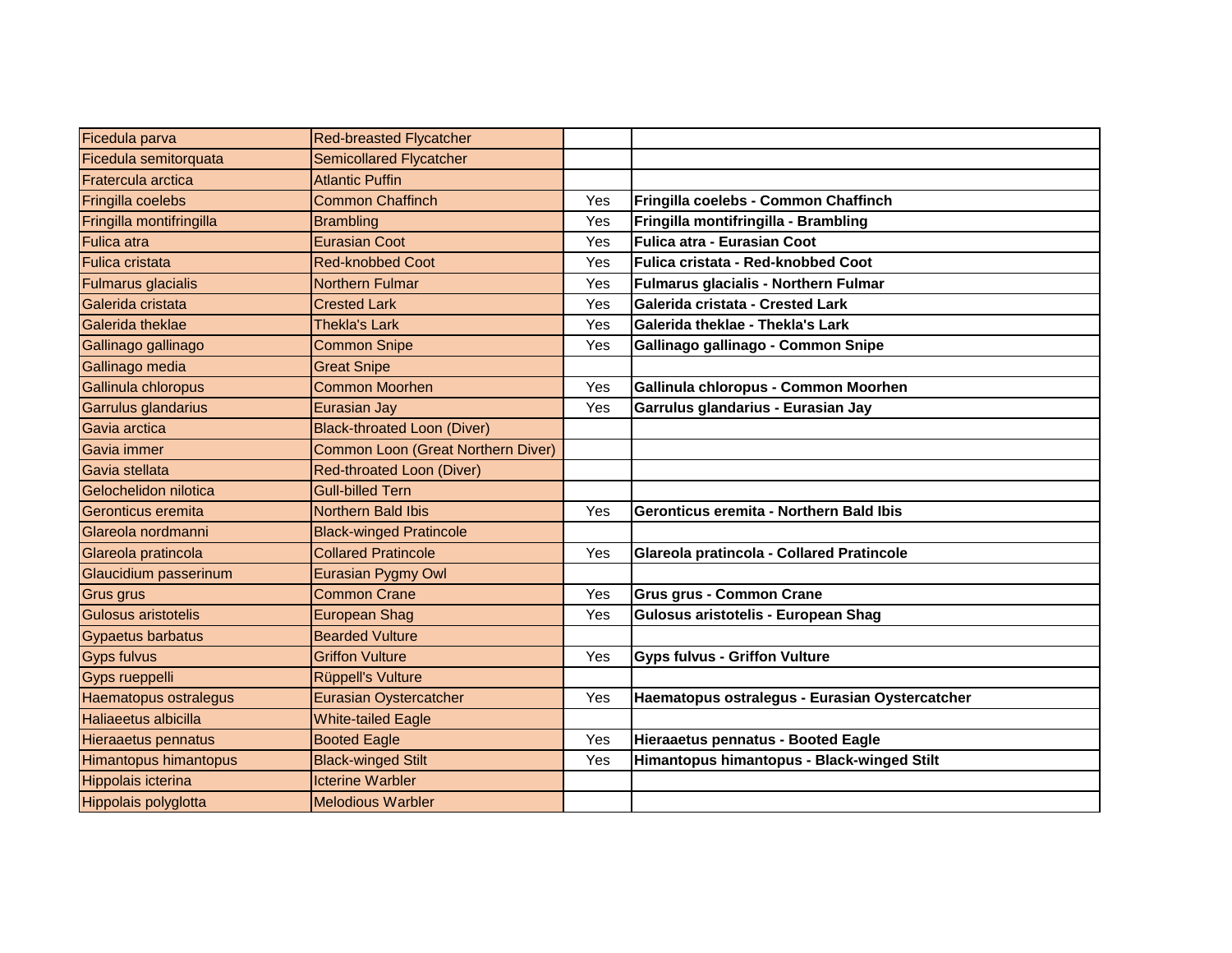| <b>Hirundo rustica</b>       | <b>Barn Swallow</b>                  | Yes | Hirundo rustica - Barn Swallow            |
|------------------------------|--------------------------------------|-----|-------------------------------------------|
| <b>Hydrobates leucorhous</b> | Leach's Storm Petrel                 |     |                                           |
| <b>Hydrobates pelagicus</b>  | <b>European Storm Petrel</b>         |     |                                           |
| <b>Hydrocoloeus minutus</b>  | Little Gull                          |     |                                           |
| Hydroprogne caspia           | <b>Caspian Tern</b>                  |     |                                           |
| Ichthyaetus audouinii        | <b>Audouin's Gull</b>                | Yes | Ichthyaetus audouinii - Audouin's Gull    |
| Ichthyaetus ichthyaetus      | <b>Pallas's Gull</b>                 |     |                                           |
| Ichthyaetus melanocephalus   | <b>Mediterranean Gull</b>            |     |                                           |
| Iduna caligata               | <b>Booted Warbler</b>                |     |                                           |
| Iduna opaca                  | <b>Western Olivaceous Warbler</b>    |     |                                           |
| Ixobrychus minutus           | Little Bittern                       | Yes | Ixobrychus minutus - Little Bittern       |
| Jynx torquilla               | <b>Eurasian Wryneck</b>              | Yes | Jynx torquilla - Eurasian Wryneck         |
| Lagopus lagopus              | <b>Willow Ptarmigan (Red Grouse)</b> |     |                                           |
| Lagopus muta                 | Rock Ptarmigan                       |     |                                           |
| Lanius collurio              | <b>Red-backed Shrike</b>             |     |                                           |
| Lanius cristatus             | <b>Brown Shrike</b>                  |     |                                           |
| Lanius excubitor             | <b>Great Grey Shrike</b>             |     |                                           |
| Lanius isabellinus           | <b>Isabelline Shrike</b>             |     |                                           |
| Lanius meridionalis          | <b>Iberian Grey Shrike</b>           | Yes | Lanius meridionalis - Iberian Grey Shrike |
| Lanius minor                 | Lesser Grey Shrike                   |     |                                           |
| Lanius nubicus               | <b>Masked Shrike</b>                 |     |                                           |
| Lanius schach                | Long-tailed Shrike                   |     |                                           |
| Lanius senator               | <b>Woodchat Shrike</b>               | Yes | Lanius senator - Woodchat Shrike          |
| Larus argentatus             | <b>European Herring Gull</b>         |     |                                           |
| Larus cachinnans             | <b>Caspian Gull</b>                  |     |                                           |
| Larus canus                  | <b>Common Gull</b>                   |     |                                           |
| Larus delawarensis           | <b>Ring-billed Gull</b>              |     |                                           |
| Larus fuscus                 | Lesser Black-backed Gull             |     |                                           |
| Larus glaucoides             | <b>Iceland Gull</b>                  |     |                                           |
| Larus hyperboreus            | <b>Glaucous Gull</b>                 |     |                                           |
| Larus marinus                | <b>Great Black-backed Gull</b>       |     |                                           |
| Larus michahellis            | Yellow-legged Gull                   | Yes | Larus michahellis - Yellow-legged Gull    |
| Leucophaeus atricilla        | <b>Laughing Gull</b>                 |     |                                           |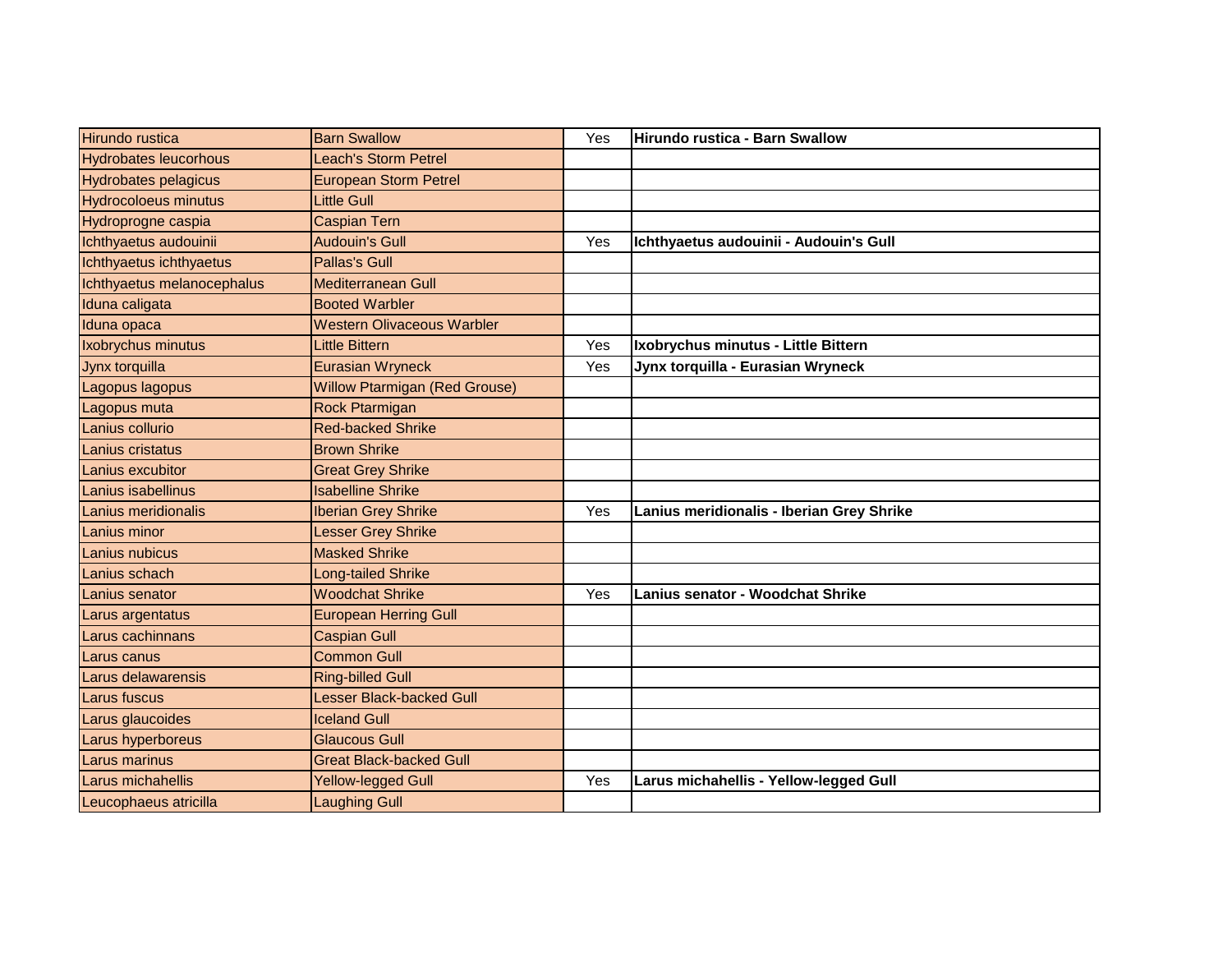| Limnodromus scolopaceus     | <b>Long-billed Dowitcher</b>        | Yes | Limnodromus scolopaceus - Long-billed Dowitcher |
|-----------------------------|-------------------------------------|-----|-------------------------------------------------|
| Limosa lapponica            | <b>Bar-tailed Godwit</b>            |     |                                                 |
| Limosa limosa               | <b>Black-tailed Godwit</b>          | Yes | Limosa limosa - Black-tailed Godwit             |
| Linaria cannabina           | <b>Common Linnet</b>                |     |                                                 |
| Linaria flavirostris        | Twite                               |     |                                                 |
| Locustella fluviatilis      | <b>River Warbler</b>                |     |                                                 |
| Locustella luscinioides     | Savi's Warbler                      |     |                                                 |
| Locustella naevia           | common Grasshopper Warbler          |     |                                                 |
| Lophophanes cristatus       | <b>European Crested Tit</b>         | Yes | Lophophanes cristatus - European Crested Tit    |
| Loxia curvirostra           | <b>Red Crossbill</b>                | Yes | Loxia curvirostra - Red Crossbill               |
| Lullula arborea             | Woodlark                            |     |                                                 |
| Luscinia luscinia           | <b>Thrush Nightingale</b>           |     |                                                 |
| Luscinia megarhynchos       | <b>Common Nightingale</b>           |     |                                                 |
| Luscinia svecica            | <b>Bluethroat</b>                   | Yes | Luscinia svecica - Bluethroat                   |
| Lymnocryptes minimus        | <b>Jack Snipe</b>                   |     |                                                 |
| Mareca penelope             | <b>Eurasian Wigeon</b>              | Yes | Mareca penelope - Eurasian Wigeon               |
| Mareca strepera             | Gadwall                             | Yes | Mareca strepera - Gadwall                       |
| Marmaronetta angustirostris | <b>Marbled Duck</b>                 | Yes | Marmaronetta angustirostris - Marbled Duck      |
| Melanitta fusca             | <b>Velvet Scoter</b>                |     |                                                 |
| Melanitta nigra             | <b>Common Scoter</b>                |     |                                                 |
| Melanitta perspicillata     | <b>Surf Scoter</b>                  |     |                                                 |
| Melanocorypha bimaculata    | <b>Bimaculated Lark</b>             |     |                                                 |
| Melanocorypha calandra      | <b>Calandra Lark</b>                |     |                                                 |
| Mergellus albellus          | <b>Smew</b>                         |     |                                                 |
| Mergus merganser            | <b>Common Merganser (Goosander)</b> |     |                                                 |
| Mergus serrator             | <b>Red-breasted Merganser</b>       |     |                                                 |
| Merops apiaster             | <b>European Bee-eater</b>           |     |                                                 |
| Microcarbo pygmaeus         | <b>Pygmy Cormorant</b>              |     |                                                 |
| Milvus migrans              | <b>Black Kite</b>                   |     |                                                 |
| <b>Milvus milvus</b>        | <b>Red Kite</b>                     |     |                                                 |
| Mniotilta varia             | <b>Black-and-white Warbler</b>      | Yes | Mniotilta varia - Black-and-white Warbler       |
| Monticola saxatilis         | <b>Common Rock Thrush</b>           |     |                                                 |
| <b>Monticola solitarius</b> | <b>Blue Rock Thrush</b>             |     |                                                 |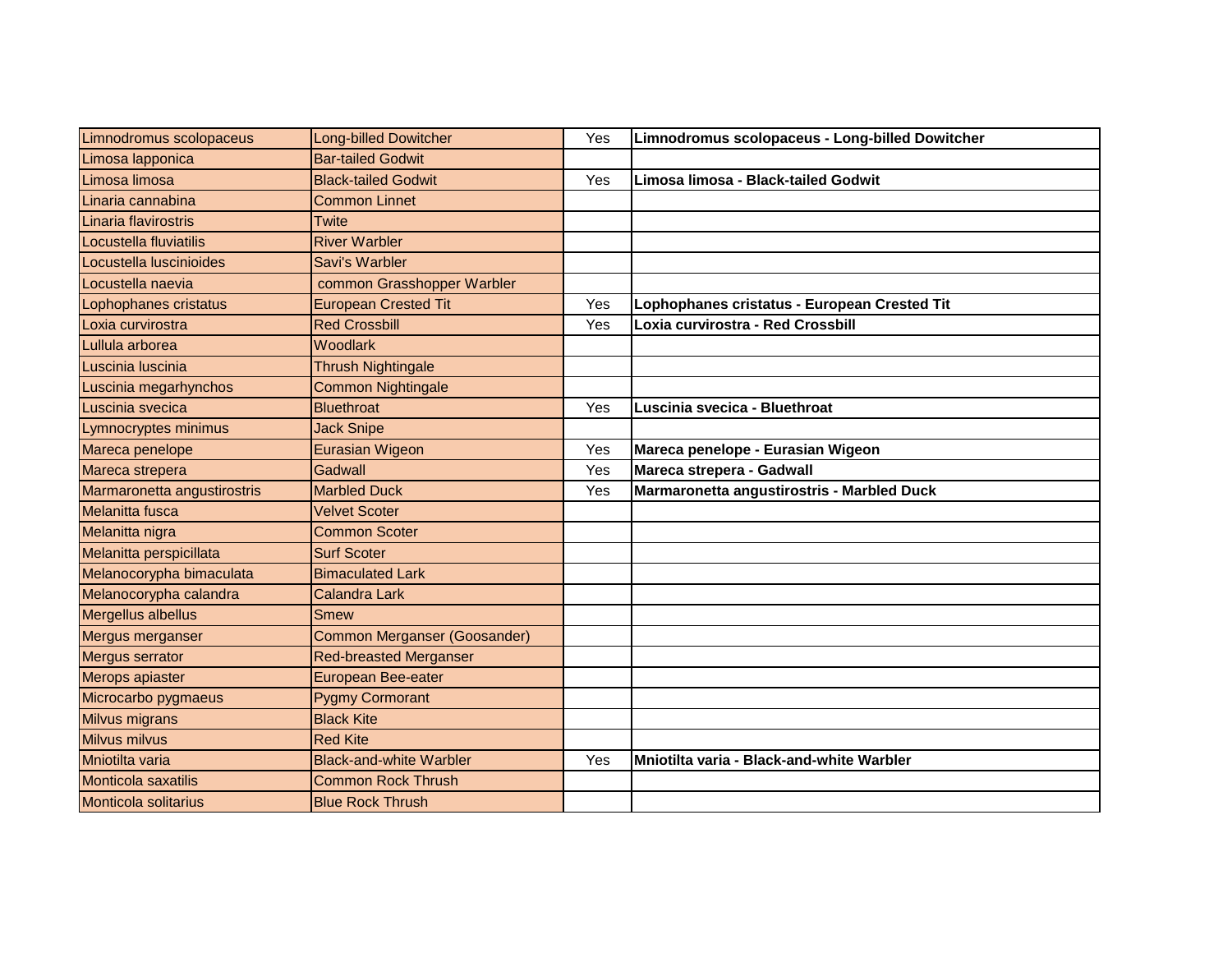| Morus bassanus           | <b>Northern Gannet</b>              |     |                                              |
|--------------------------|-------------------------------------|-----|----------------------------------------------|
| Motacilla alba           | <b>White Wagtail</b>                | Yes | Motacilla alba - White Wagtail               |
| Motacilla cinerea        | <b>Grey Wagtail</b>                 | Yes | Motacilla cinerea - Grey Wagtail             |
| Motacilla citreola       | <b>Citrine Wagtail</b>              |     |                                              |
| Motacilla flava          | <b>Western Yellow Wagtail</b>       | Yes | Motacilla flava - Western Yellow Wagtail     |
| Motacilla tschutschensis | <b>Eastern Yellow Wagtail</b>       |     |                                              |
| Muscicapa striata        | <b>Spotted Flycatcher</b>           |     |                                              |
| Myiopsitta monachus      | <b>Monk Parakeet</b>                |     |                                              |
| Neophron percnopterus    | <b>Egyptian Vulture</b>             | Yes | Neophron percnopterus - Egyptian Vulture     |
| Netta rufina             | <b>Red-crested Pochard</b>          | Yes | Netta rufina - Red-crested Pochard           |
| Nucifraga caryocatactes  | <b>Spotted Nutcracker</b>           |     |                                              |
| Numenius arquata         | <b>Eurasian Curlew</b>              |     |                                              |
| Numenius phaeopus        | <b>Eurasian Whimbrel</b>            | Yes | Numenius phaeopus - Eurasian Whimbrel        |
| Nycticorax nycticorax    | <b>Black-crowned Night Heron</b>    |     |                                              |
| Oceanites oceanicus      | <b>Wilson's Storm Petrel</b>        |     |                                              |
| Oenanthe deserti         | <b>Desert Wheatear</b>              |     |                                              |
| Oenanthe hispanica       | <b>Western Black-eared Wheatear</b> |     |                                              |
| Oenanthe isabellina      | <b>Isabelline Wheatear</b>          |     |                                              |
| Oenanthe leucura         | <b>Black Wheatear</b>               | Yes | <b>Oenanthe leucura - Black Wheatear</b>     |
| Oenanthe melanoleuca     | <b>Eastern Black-eared Wheatear</b> |     |                                              |
| Oenanthe oenanthe        | Northern Wheatear                   | Yes | <b>Oenanthe oenanthe - Northern Wheatear</b> |
| <b>Oriolus oriolus</b>   | <b>Eurasian Golden Oriole</b>       |     |                                              |
| Otis tarda               | <b>Great Bustard</b>                | Yes | Otis tarda - Great Bustard                   |
| Otus scops               | <b>Eurasian Scops Owl</b>           |     |                                              |
| Oxyura leucocephala      | <b>White-headed Duck</b>            | Yes | Oxyura leucocephala - White-headed Duck      |
| <b>Pandion haliaetus</b> | <b>Western Osprey</b>               | Yes | Pandion haliaetus - Western Osprey           |
| Panurus biarmicus        | <b>Bearded Reedling (Tit)</b>       |     |                                              |
| Parus major              | <b>Great Tit</b>                    | Yes | Parus major - Great Tit                      |
| <b>Passer domesticus</b> | <b>House Sparrow</b>                | Yes | Passer domesticus - House Sparrow            |
| Passer hispaniolensis    | <b>Spanish Sparrow</b>              | Yes | Passer hispaniolensis - Spanish Sparrow      |
| Passer italiae           | <b>Italian Sparrow</b>              |     |                                              |
| Passer montanus          | <b>Eurasian Tree Sparrow</b>        | Yes | Passer montanus - Eurasian Tree Sparrow      |
| <b>Pastor roseus</b>     | Rosy (Rose-coloured) Starling       |     |                                              |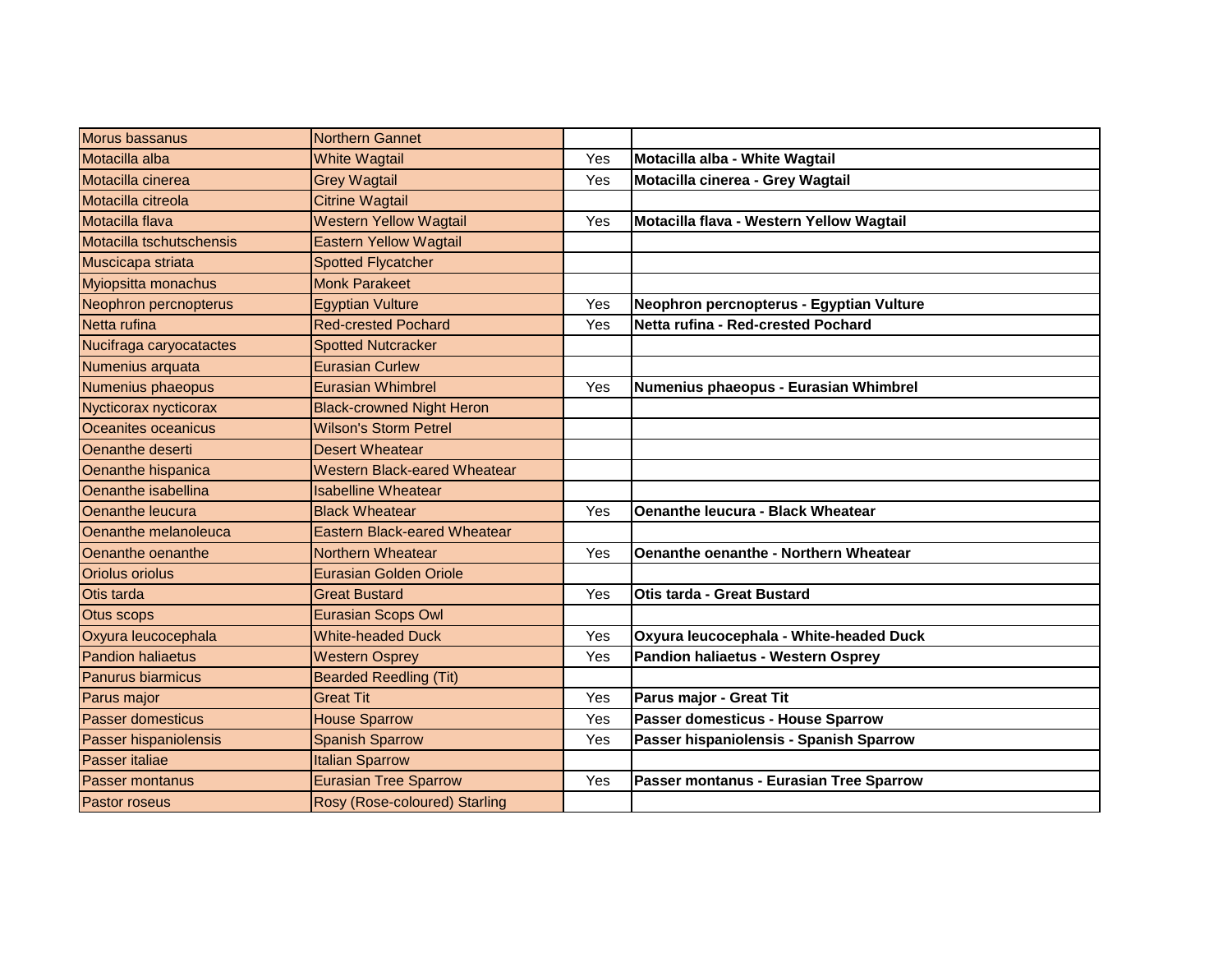| Pelecanus crispus            | <b>Dalmatian Pelican</b>         |     |                                            |
|------------------------------|----------------------------------|-----|--------------------------------------------|
| Pelecanus onocrotalus        | <b>Great White Pelican</b>       |     |                                            |
| Perdix perdix                | <b>Grey Partridge</b>            |     |                                            |
| Periparus ater               | <b>Coal Tit</b>                  | Yes | Periparus ater - Coal Tit                  |
| Pernis apivorus              | <b>European Honey buzzard</b>    |     |                                            |
| Petronia petronia            | <b>Rock Sparrow</b>              |     |                                            |
| Phalacrocorax carbo          | <b>Great Cormorant</b>           | Yes | Phalacrocorax carbo - Great Cormorant      |
| <b>Phalaropus fulicarius</b> | <b>Red (Grey) Phalarope</b>      |     |                                            |
| Phalaropus lobatus           | <b>Red-necked Phalarope</b>      |     |                                            |
| Phalaropus tricolor          | <b>Wilson's Phalarope</b>        |     |                                            |
| Phasianus colchicus          | <b>Common Pheasant</b>           |     |                                            |
| Phoeniconaias minor          | Lesser Flamingo                  |     |                                            |
| Phoenicopterus roseus        | <b>Greater Flamingo</b>          | Yes | Phoenicopterus roseus - Greater Flamingo   |
| Phoenicurus ochruros         | <b>Black Redstart</b>            | Yes | Phoenicurus ochruros - Black Redstart      |
| Phoenicurus phoenicurus      | <b>Common Redstart</b>           | Yes | Phoenicurus phoenicurus - Common Redstart  |
| Phylloscopus bonelli         | Western Bonelli's Warbler        |     |                                            |
| Phylloscopus collybita       | <b>Common Chiffchaff</b>         | Yes | Phylloscopus collybita - Common Chiffchaff |
| Phylloscopus ibericus        | <b>Iberian Chiffchaff</b>        |     |                                            |
| Phylloscopus inornatus       | <b>Yellow-browed Warbler</b>     |     |                                            |
| Phylloscopus orientalis      | <b>Eastern Bonelli's Warbler</b> |     |                                            |
| Phylloscopus proregulus      | <b>Pallas's Leaf Warbler</b>     |     |                                            |
| Phylloscopus schwarzi        | <b>Radde's Warbler</b>           |     |                                            |
| Phylloscopus sibilatrix      | <b>Wood Warbler</b>              |     |                                            |
| Phylloscopus sindianus       | <b>Mountain Chiffchaff</b>       |     |                                            |
| Phylloscopus trochilus       | <b>Willow Warbler</b>            | Yes | Phylloscopus trochilus - Willow Warbler    |
| Pica pica                    | <b>Eurasian Magpie</b>           | Yes | Pica pica - Eurasian Magpie                |
| Picus sharpei                | <b>Iberian Green Woodpecker</b>  | Yes | Picus sharpei - Iberian Green Woodpecker   |
| Picus vaillantii             | Levaillant's Woodpecker          |     |                                            |
| <b>Picus viridis</b>         | European Green Woodpecker        |     |                                            |
| Platalea leucorodia          | <b>Eurasian Spoonbill</b>        | Yes | Platalea leucorodia - Eurasian Spoonbill   |
| Plectrophenax nivalis        | <b>Snow Bunting</b>              |     |                                            |
| Plegadis falcinellus         | <b>Glossy Ibis</b>               | Yes | Plegadis falcinellus - Glossy Ibis         |
| Pluvialis apricaria          | European Golden Plover           |     |                                            |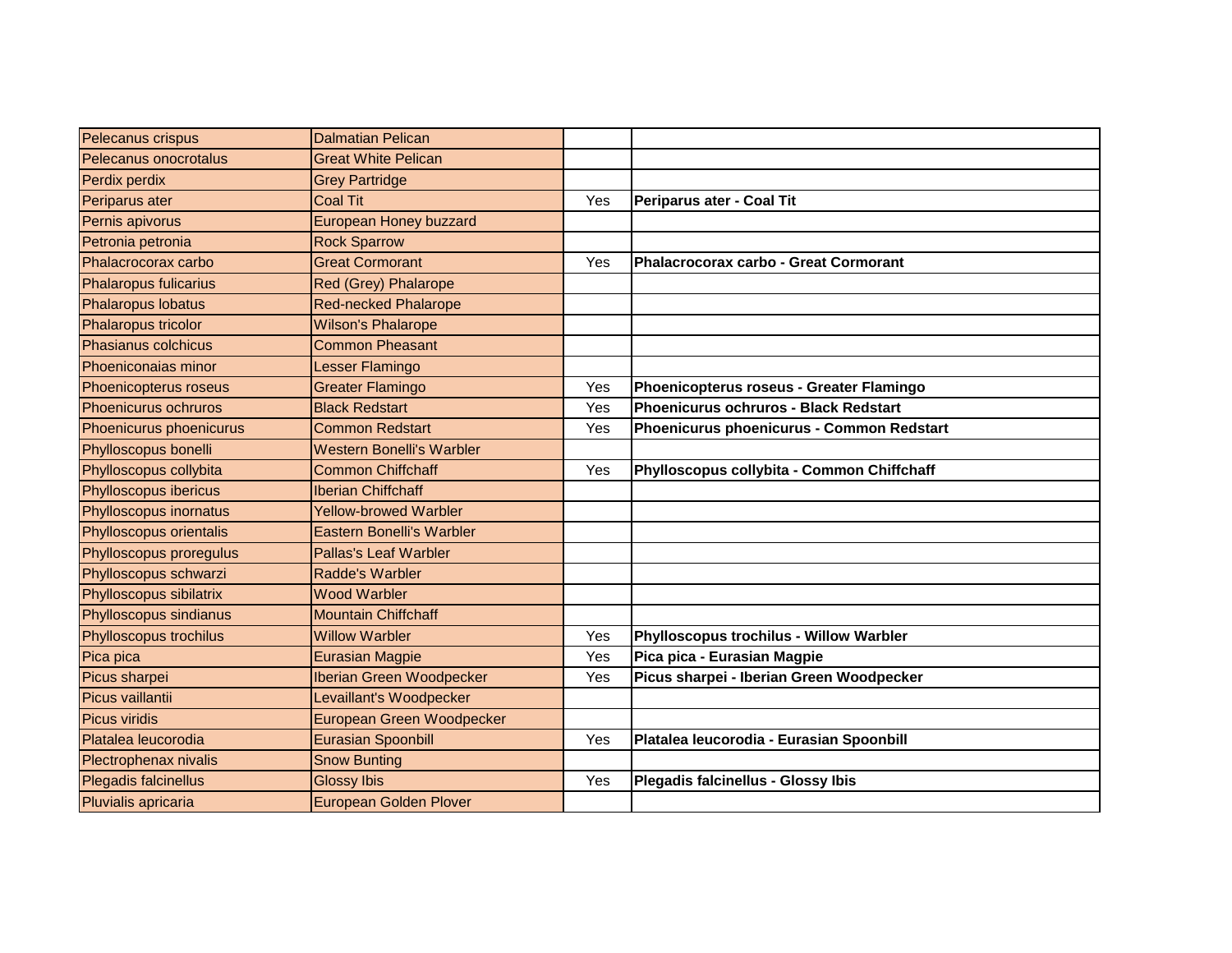| Pluvialis squatarola     | <b>Grey Plover</b>              |     |                                           |
|--------------------------|---------------------------------|-----|-------------------------------------------|
| Podiceps auritus         | Horned (Slavonian) Grebe        |     |                                           |
| Podiceps cristatus       | <b>Great Crested Grebe</b>      | Yes | Podiceps cristatus - Great Crested Grebe  |
| Podiceps grisegena       | <b>Red-necked Grebe</b>         |     |                                           |
| Podiceps nigricollis     | <b>Black-necked Grebe</b>       | Yes | Podiceps nigricollis - Black-necked Grebe |
| Poecile palustris        | <b>Marsh Tit</b>                |     |                                           |
| Porphyrio porphyrio      | <b>Western Swamphen</b>         | Yes | Porphyrio porphyrio - Western Swamphen    |
| Porzana porzana          | <b>Spotted Crake</b>            | Yes | Porzana porzana - Spotted Crake           |
| Prunella collaris        | <b>Alpine Accentor</b>          |     |                                           |
| Prunella modularis       | <b>Dunnock</b>                  |     |                                           |
| Psittacula krameri       | <b>Rose-ringed Parakeet</b>     | Yes | Psittacula krameri - Rose-ringed Parakeet |
| Pterocles alchata        | <b>Pin-tailed Sandgrouse</b>    |     |                                           |
| Pterocles orientalis     | <b>Black-bellied Sandgrouse</b> |     |                                           |
| Ptyonoprogne rupestris   | Eurasian Crag Martin            |     |                                           |
| Puffinus mauretanicus    | <b>Balearic Shearwater</b>      |     |                                           |
| <b>Puffinus puffinus</b> | <b>Manx Shearwater</b>          |     |                                           |
| Puffinus yelkouan        | <b>Yelkouan Shearwater</b>      |     |                                           |
| Pyrrhocorax graculus     | Alpine Chough                   |     |                                           |
| Pyrrhocorax pyrrhocorax  | <b>Red-billed Chough</b>        |     |                                           |
| Pyrrhula pyrrhula        | Eurasian Bullfinch              |     |                                           |
| Rallus aquaticus         | <b>Water Rail</b>               |     |                                           |
| Recurvirostra avosetta   | <b>Pied Avocet</b>              | Yes | Recurvirostra avosetta - Pied Avocet      |
| Regulus ignicapilla      | <b>Common Firecrest</b>         | Yes | Regulus ignicapilla - Common Firecrest    |
| Regulus regulus          | <b>Goldcrest</b>                |     |                                           |
| Remiz pendulinus         | <b>Penduline Tit</b>            | Yes | Remiz pendulinus - Penduline Tit          |
| Riparia riparia          | <b>Sand Martin</b>              | Yes | Riparia riparia - Sand Martin             |
| Rissa tridactyla         | <b>Black-legged Kittiwake</b>   |     |                                           |
| Saxicola maurus          | <b>Siberian Stonechat</b>       |     |                                           |
| Saxicola rubetra         | Whinchat                        | Yes | Saxicola rubetra - Whinchat               |
| Saxicola rubicola        | <b>European Stonechat</b>       | Yes | Saxicola rubicola - European Stonechat    |
| Scolopax rusticola       | <b>Eurasian Woodcock</b>        |     |                                           |
| Serinus serinus          | <b>European Serin</b>           | Yes | Serinus serinus - European Serin          |
| Sitta europaea           | Eurasian Nuthatch               | Yes | Sitta europaea - Eurasian Nuthatch        |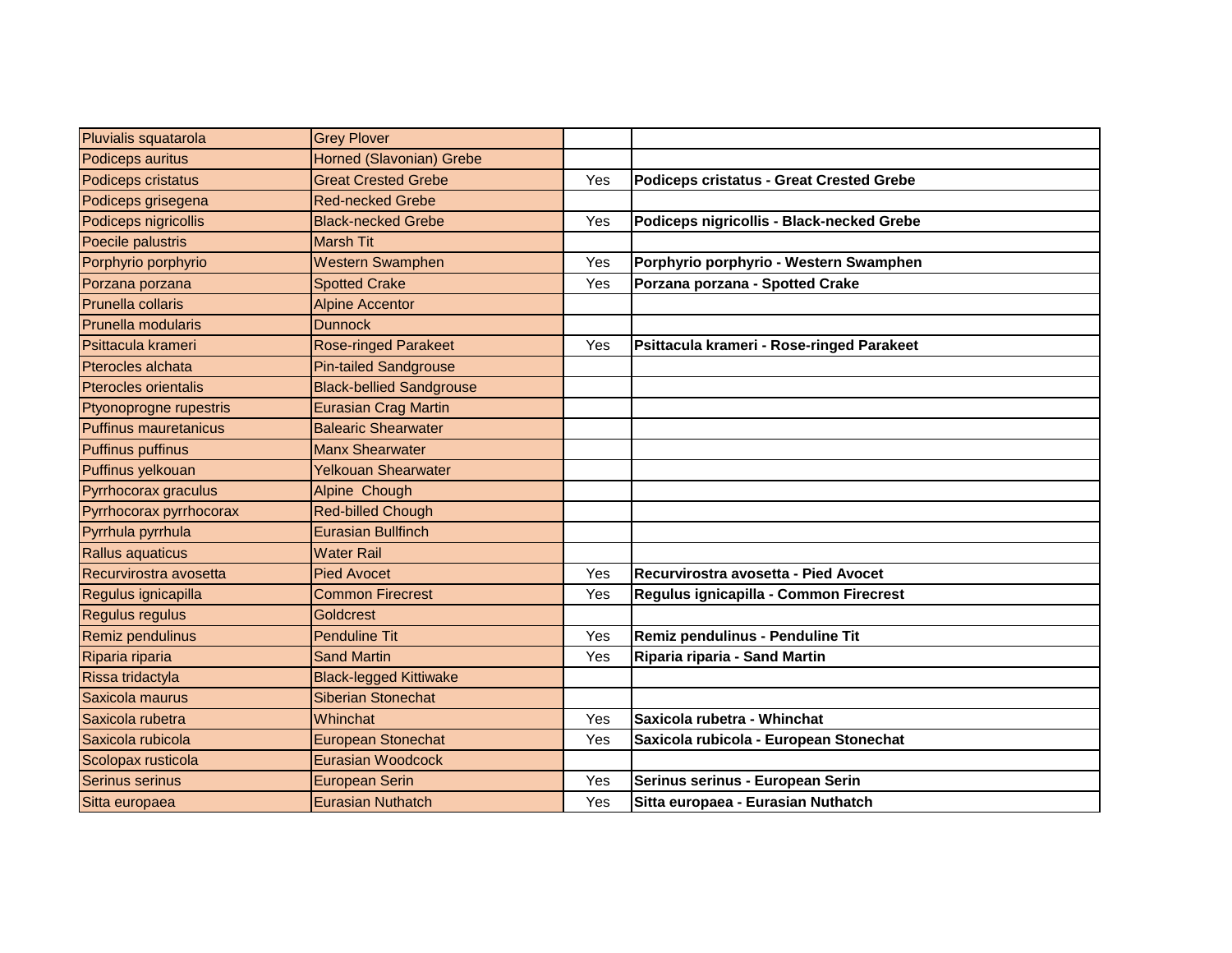| Somateria mollissima          | <b>Common Eider</b>            |     |                                                |
|-------------------------------|--------------------------------|-----|------------------------------------------------|
| Somateria spectabilis         | <b>King Eider</b>              |     |                                                |
| Spatula clypeata              | Northern Shoveler              | Yes | Spatula clypeata - Northern Shoveler           |
| Spatula querquedula           | Garganey                       |     |                                                |
| Spinus spinus                 | <b>Eurasian Siskin</b>         | Yes | Spinus spinus - Eurasian Siskin                |
| Stercorarius longicaudus      | Long-tailed Jaeger (Skua)      |     |                                                |
| Stercorarius parasiticus      | Parasitic Jaeger (Arctic Skua) |     |                                                |
| Stercorarius pomarinus        | Pomarine Jaeger (Skua)         |     |                                                |
| Stercorarius skua             | <b>Great Skua</b>              |     |                                                |
| Sterna dougallii              | <b>Roseate Tern</b>            |     |                                                |
| Sterna hirundo                | <b>Common Tern</b>             |     |                                                |
| Sterna paradisaea             | <b>Arctic Tern</b>             |     |                                                |
| Sternula albifrons            | Little Tern                    | Yes | Sternula albifrons - Little Tern               |
| Streptopelia decaocto         | <b>Eurasian Collared Dove</b>  | Yes | Streptopelia decaocto - Eurasian Collared Dove |
| Streptopelia roseogrisea      | <b>African Collared Dove</b>   |     |                                                |
| Streptopelia senegalensis     | <b>Laughing Dove</b>           |     |                                                |
| Streptopelia turtur           | <b>European Turtle Dove</b>    |     |                                                |
| Strix aluco                   | <b>Tawny Owl</b>               |     |                                                |
| Sturnus unicolor              | <b>Spotless Starling</b>       | Yes | <b>Sturnus unicolor - Spotless Starling</b>    |
| <b>Sturnus vulgaris</b>       | <b>Common Starling</b>         | Yes | <b>Sturnus vulgaris - Common Starling</b>      |
| Sylvia atricapilla            | <b>Eurasian Blackcap</b>       | Yes | Sylvia atricapilla - Eurasian Blackcap         |
| Sylvia borin                  | <b>Garden Warbler</b>          |     |                                                |
| <b>Tachybaptus ruficollis</b> | Little Grebe                   | Yes | Tachybaptus ruficollis - Little Grebe          |
| Tadorna ferruginea            | <b>Ruddy Shelduck</b>          |     |                                                |
| Tadorna tadorna               | <b>Common Shelduck</b>         | Yes | Tadorna tadorna - Common Shelduck              |
| <b>Tetrao urogallus</b>       | <b>Western Capercaillie</b>    |     |                                                |
| <b>Tetrax tetrax</b>          | Little Bustard                 |     |                                                |
| Thalassarche melanophris      | <b>Black-browed Albatross</b>  |     |                                                |
| Thalasseus sandvicensis       | <b>Sandwich Tern</b>           | Yes | Thalasseus sandvicensis - Sandwich Tern        |
| Threskiornis aethiopicus      | <b>African Sacred Ibis</b>     |     |                                                |
| Tichodroma muraria            | Wallcreeper                    |     |                                                |
| Tringa erythropus             | <b>Spotted Redshank</b>        | Yes | Tringa erythropus - Spotted Redshank           |
| Tringa glareola               | <b>Wood Sandpiper</b>          |     |                                                |